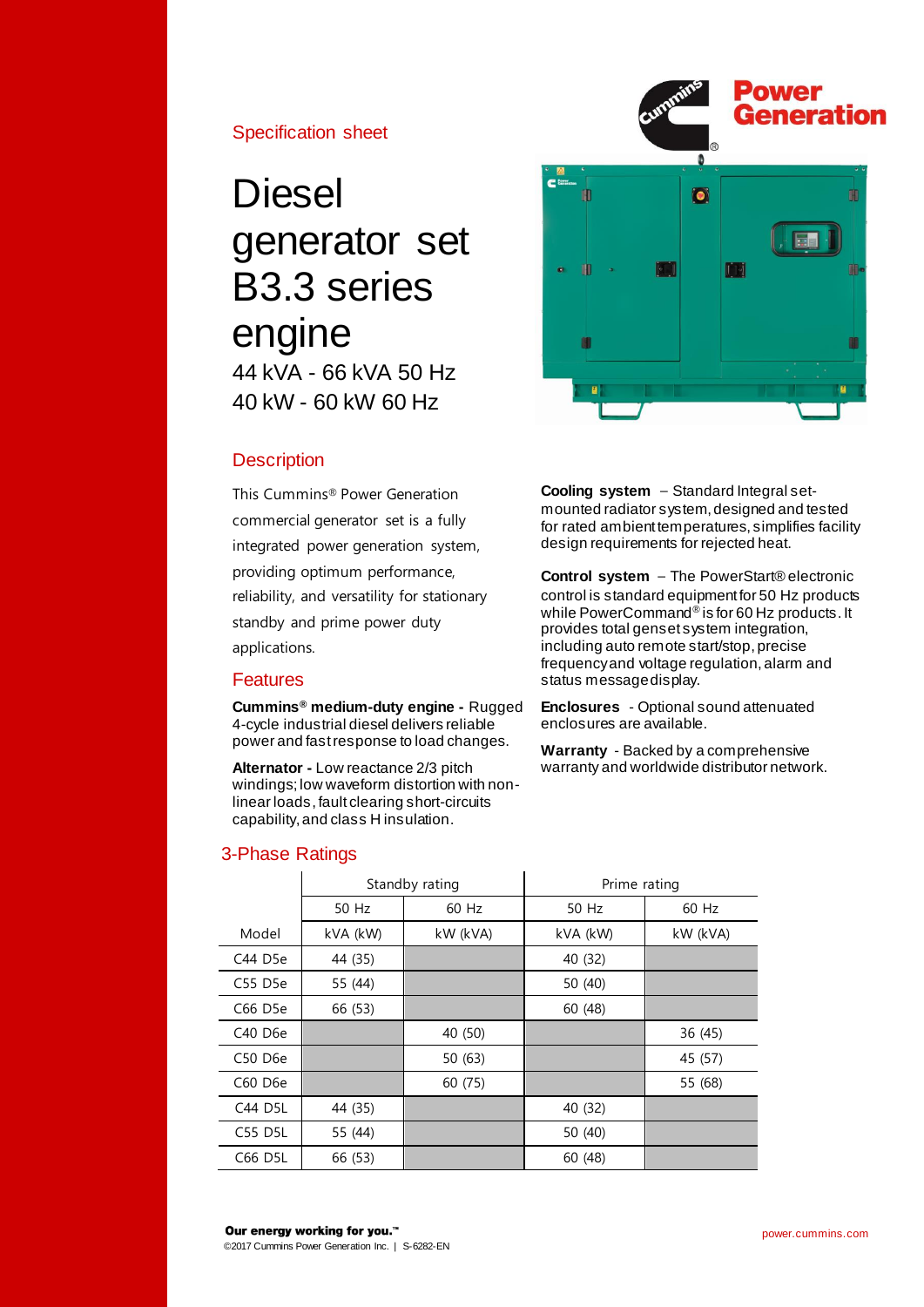# Generator set specifications

| Governor regulation class                | ISO 8528 G2                                |
|------------------------------------------|--------------------------------------------|
| Voltage regulation, no load to full load | ± 2.5%                                     |
| Random voltage variation                 | ± 2.5%                                     |
| Frequency regulation                     | 6% Droop for 50Hz and Isochronous for 60Hz |
| Random frequency variation               | ± 0.75%                                    |
| Radio frequency emissions compliance     | BS EN 61000-6-4 / BS EN 61000-6-2          |

# Engine specifications

| Design                      | 4 cycle, in-line, turbo charged after cooled       |
|-----------------------------|----------------------------------------------------|
| Bore                        | 95 mm (3.75 in.)                                   |
| Stroke                      | 115 mm (4.53 in.)                                  |
| Displacement                | 3.3 L (199 in <sup>3</sup> )                       |
| Cylinder block              | Cast iron, 4 cylinder                              |
| Battery capacity            | 65 AH                                              |
| Battery charging alternator | 35 Amp                                             |
| Starting voltage            | 12 Volt                                            |
| Fuel system                 | Direct injection                                   |
| Fuel filter                 | Spin on fuel filters with water separator          |
| Air cleaner type            | Dry replaceable element with restriction indicator |
| Lube oil filter type(s)     | Spin on full flow filter                           |
| Standard cooling system*    | 131 ºF (55 °C) ambient radiator                    |
|                             |                                                    |

\*Open genset at 12.7mm H₂O restriction

### Alternator specifications

| Design                                       | Brushless, single bearing, revolving field             |
|----------------------------------------------|--------------------------------------------------------|
| Stator                                       | 2/3 pitch winding                                      |
| Rotor                                        | Single bearing, flexible disc coupling                 |
| Insulation system                            | Class H                                                |
| Standard temperature rise                    | Standby 50/60 Hz - 163 $°C/27$ °C ambient              |
| Exciter type                                 | Self-excited                                           |
| Phase rotation                               | A (U), B (V), C (W)                                    |
| Alternator cooling                           | Direct drive centrifugal fan                           |
| AC waveform total harmonic distortion (THDV) | No load <1.5%. Non distorting balanced linear load <5% |
| Telephone influence factor (TIF) for 60Hz    | < 50% per NEMA MG1-22.43                               |
| Telephone harmonic factor (THF) for 50Hz     | $< 2\%$                                                |

# Available voltages

| • 50 Hz line – line / line - neutral |                      | • 60 Hz line – line / line - neutral |                      |
|--------------------------------------|----------------------|--------------------------------------|----------------------|
| 380/220<br>$\bullet$                 | 190/110<br>$\bullet$ | 380/220<br>$\bullet$                 | 190/110<br>$\bullet$ |
| 400/230<br>$\bullet$                 | 200/115<br>٠         | 400/230                              | 200/115<br>٠         |
| 416/240                              | 208/120<br>٠         | 416/240                              | 208/120<br>٠         |
|                                      |                      | 440/255<br>$\bullet$                 | 220/127<br>٠         |
|                                      |                      | 480/277<br>$\bullet$                 | 230/132<br>٠         |
|                                      |                      |                                      | 240/139<br>٠         |

\*Note: Some voltages may not be available on all models - consult factory for availability.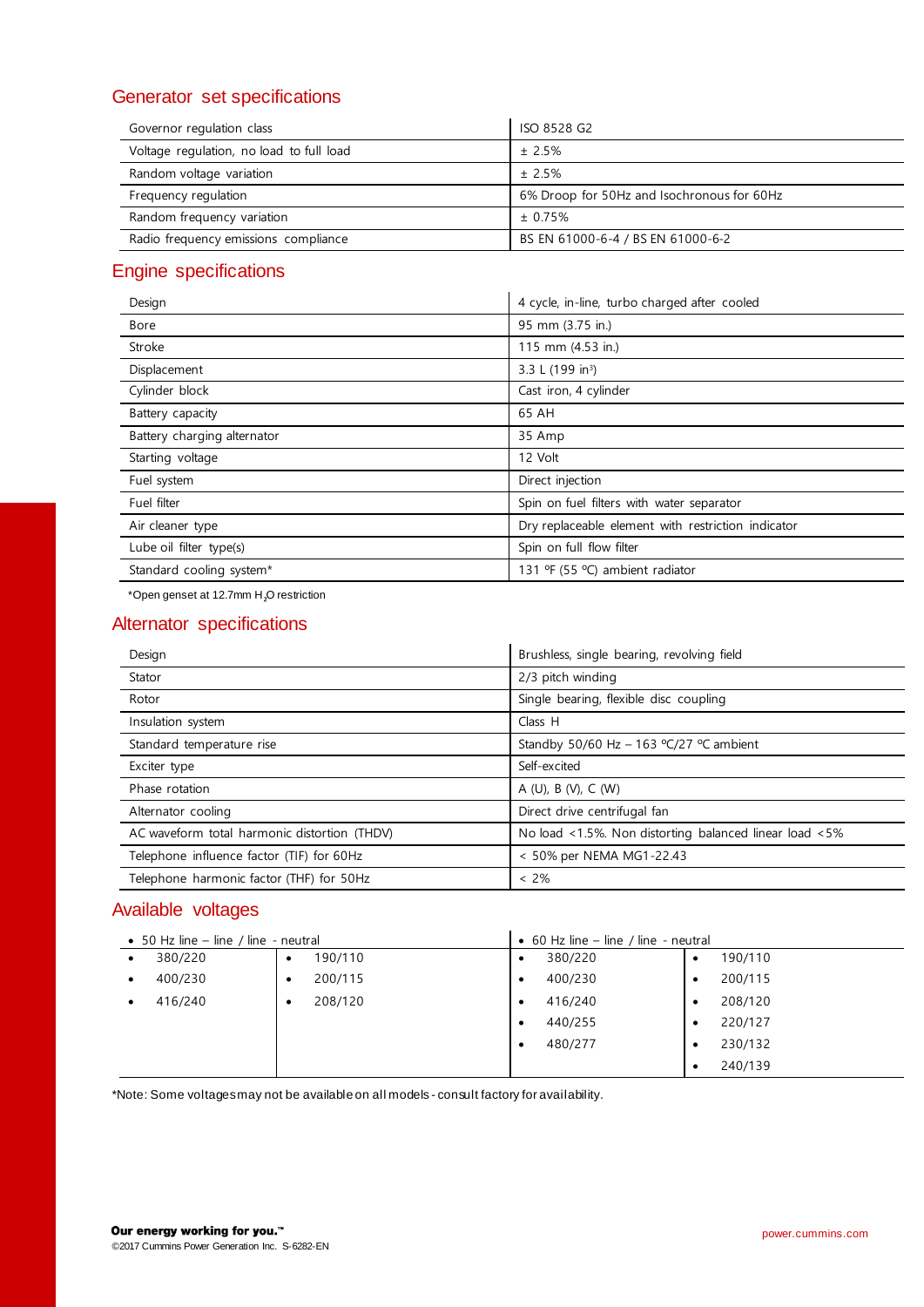# Generator set options

- $\square$  Sound attenuated housing
- □ Engine coolant heater
- $\Box$  Heavy duty air cleaner
- □ Electronic governing on 50 Hz
- $\Box$  Mains operated battery charger

Industrial grade silencer

 $\square$  Earth fault relay Circuit breaker size □ Language literature  $\square$  Shunt trip Aux 101

 4P MCCB □ Aux contact

- □ 332 liter fuel tank
- $\square$  Dual wall, with secondary
- containment
- $\square$  Remote fuel filling
- □ PC 1.2
- Extended warranty
- □ Alternator heater
- $\square$  Lower temp rise alt frame
- Permanent magnet generator (PMG)

\*Note: Some options may not be available on all models - consult factory for availability.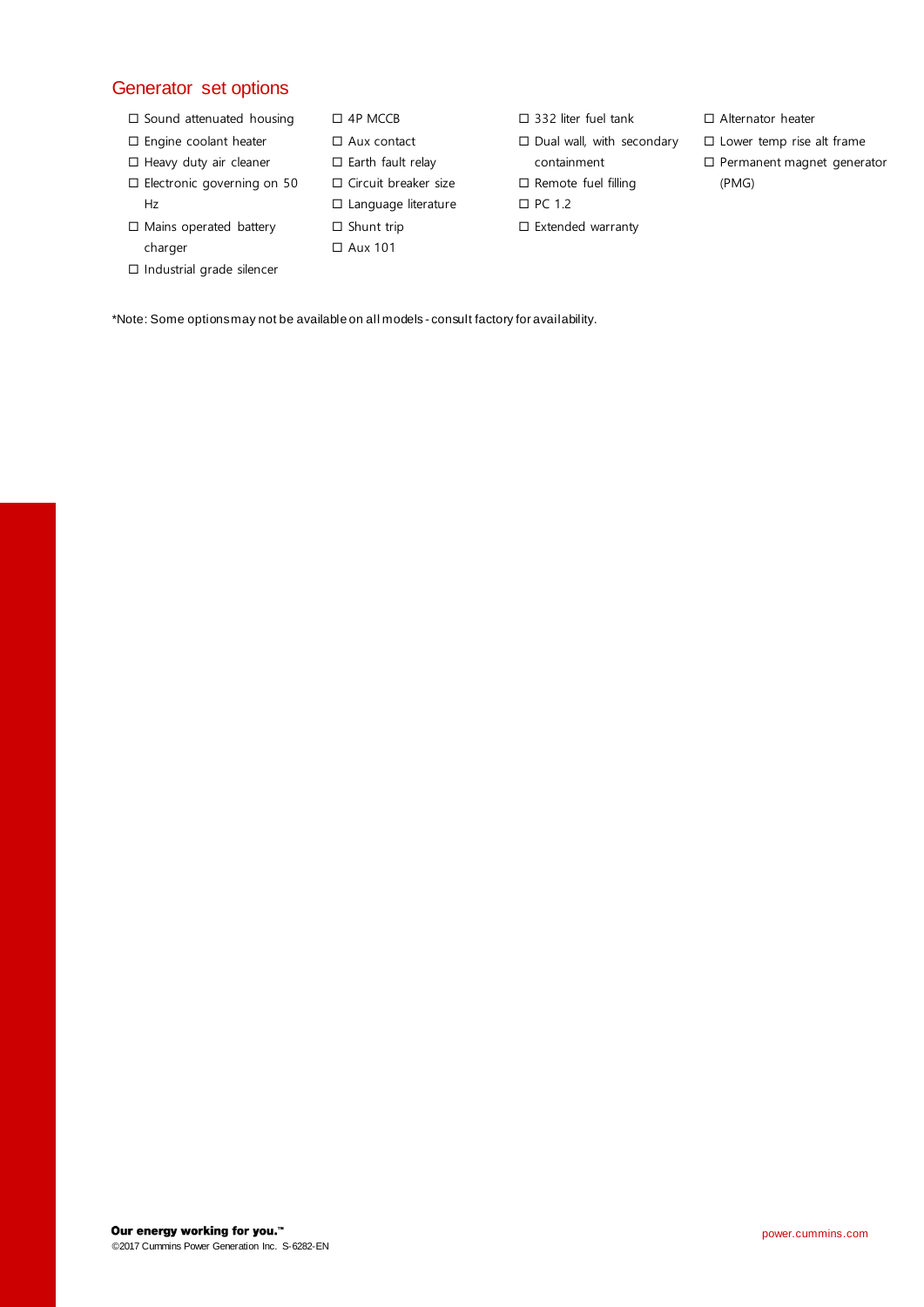### Generator set control PowerStart 500



#### Control system

- The PowerStart control is a microprocessor-based generator set monitoring and control system. The control provides a simple operator interface to the generator set, manual and remote start/stop control and shutdown fault indication. The integration of all control functions into a single control provides enhanced reliability and performance compared to conventional generator set control systems. This control has been designed and tested to meet the harsh environment in which gensets are typically applied.
- The PowerStart generator set control is suitable for use on a wide range of generator sets in nonparalleling applications. It is suitable for use with reconnectable or non-reconnectable generators, can be configured for either 50 Hz or 60 Hz and voltage and power connection from 190-600 VAC line-to-line.
- This control includes an intuitive operator interface that allows for complete genset control as well as system metering, fault annunciation, configuration and diagnostics. The interface includes seven generator set status LED lamps with both internationally accepted symbols and English text to comply with customer needs. The interface also includes an LED backlit LCD display with tactile-feel soft-switches for easy operation and screen navigation. The manual/auto/stop switch function is integrated into the interface panel.
- All data on the control can be viewed by scrolling through screens with the navigation keys. The control displays the current active fault and a timeordered history of the five previous faults.

#### Base control functions

LCD display - 16 character x 2 line alphanumeric LED backlight LCD.

Operation interface - Six tactile-feel membrane switches for LCD navigation, genset operation and control setup. These switches are indicated by internationally accepted symbols and English text. Data logs - Includes engine run time and controller on time.

Fault history - Provides a record of the most recent fault conditions with control hours' time stamp. Up to 5 events are stored in the control non- volatile memory.

#### **Alternator data**

- Voltage (single or three phase line-to-line and lineto-neutral)
- Current (single or three phase)
- KVA (three phase and total)
- Frequency

#### **Engine data**

- Starting battery voltage
- Engine running hours
- Engine temperature
- Engine oil pressure

**Service adjustments** - The control includes provisions for adjustment and calibration of generator set control functions. Functions include:

- Voltage selection
- Frequency selection
- Configurable input set up
- Configurable output set up
- Meter calibration
- Units of measurement

#### Protective functions

On operation of a protective function the control will indicate a fault by illuminating the appropriate status LED, as well as display the fault code and fault description on the LCD. The nature of the fault and time of occurrence are logged in the control. The service manual and InPower Service Tool provide service keys and procedures based on the service codes provided.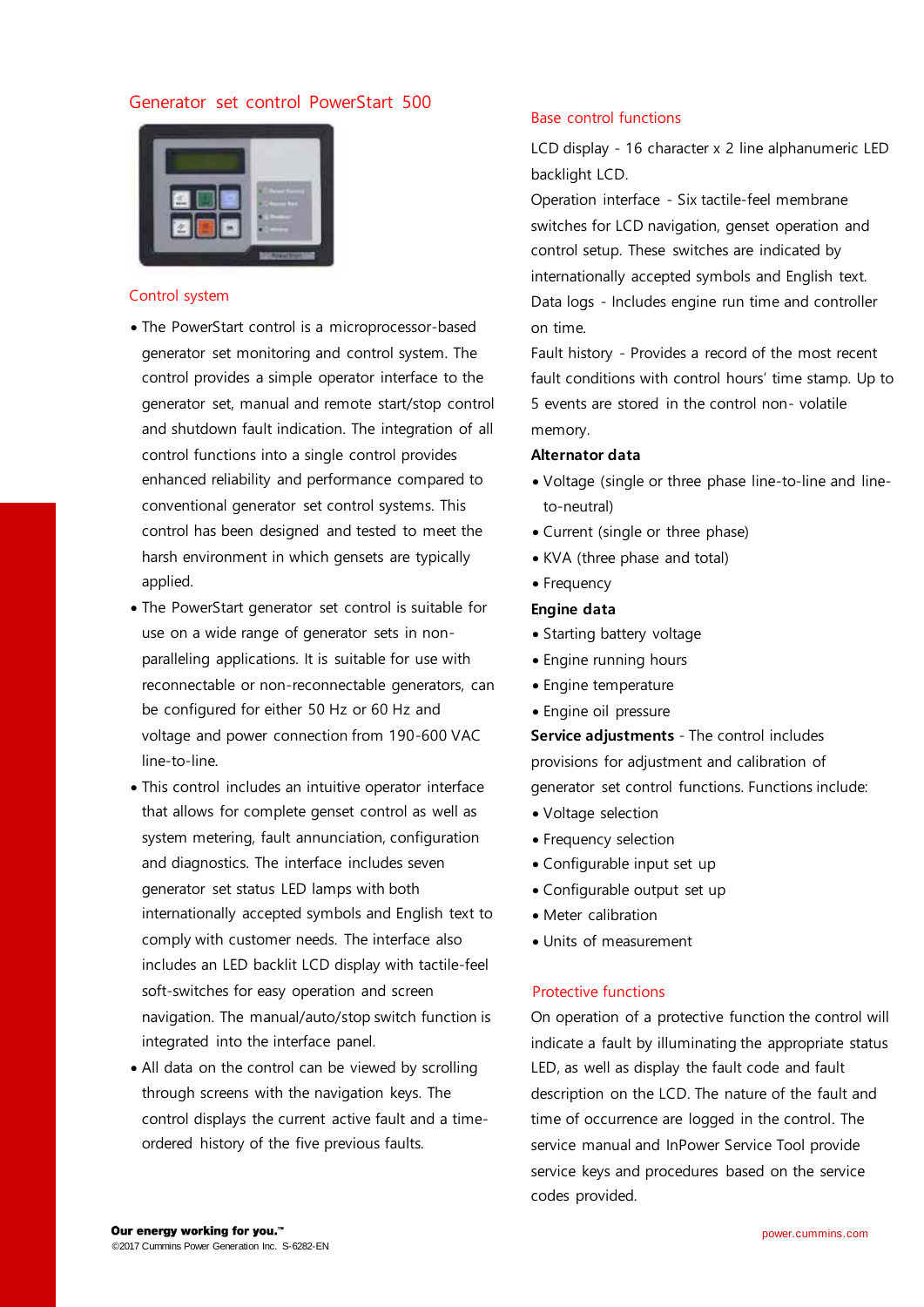Power for this control is derived from the generator set starting batteries and functions over a voltage range from 8 VDC to 16 VDC.

#### Major features

- LCD display 16 characters x 2 line alphanumeric LED backlight LCD.
- Generator set monitoring and protection.
- 12 VDC battery operation.
- Engine Starting Includes solid state output to operate external relays start the engine, fuel shut FSO), and glow plugs. Start disconnect is achieved by monitoring main alternator frequency.
- Remote Start Capability Interface to transfer switch.
- Environmental protection The control is designed for reliable operations in harsh environments.
- Warranty and service Backed by a comprehensive warranty and worldwide distributor service network.
- Certification Suitable for use on generator sets are designed, manufactured, tested and certified to relevant ISO, EC Mil Std. and CE standards.

Field control interface Input signals to the base control include

- Remote start
- Local and emergency stop
- Configurable inputs: Control includes (4) input signals from customer

Output signals from the control include

 Configurable output: Control includes (1) solid state driver rated at 1 A. This output can be configured to activate on ready to load, or common warning and common shutdown condition.

Communications connections include

 PC tool interface: This RS-485 communication port allows the control to communicate with a personal computer running InPower software.

Note – An RS-232 or USB to RS-485 converter is required for communication between PC and control.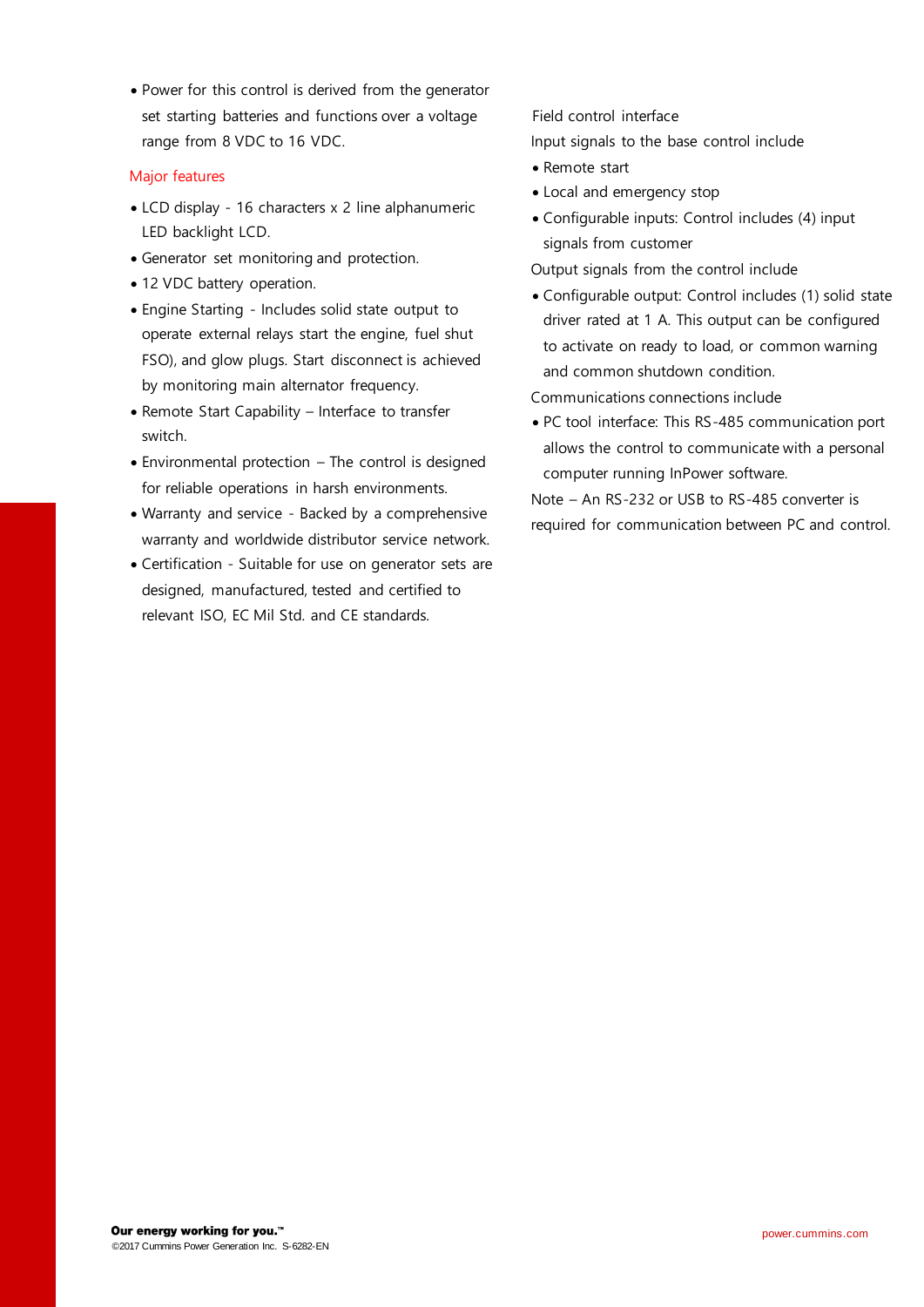### Ratings definitions **Standby:**

Applicable for supplying power to varying electrical load for the duration of power interruption of a reliable utility source. Emergency Standby Power (ESP) is in accordance with ISO 8528. Fuel Stop power in accordance with ISO 3046, AS 2789, DIN 6271 and BS 5514.

#### **Prime (Unlimited Running Time):**

Applicable for supplying power in lieu of commercially purchased power. Prime power is the maximum power available at a variable load for an unlimited number of hours. A 10% overload capability is available for limited time. (Equivalent to Prime Power in accordance with ISO8528 and Overload Power in accordance with ISO3046, AS2789, and DIN6271). This rating is not applicable to all generator set models.

#### **Base Load (Continuous):**

Applicable for supplying power continuously to a constant load up to the full output rating for unlimited hours. No sustained overload capability is available for this rating. Consult authorized distributor for rating. (Equivalent to Continuous Power in accordance with ISO8528, ISO3046, AS2789, and DIN6271). This rating is not applicable to all generator set models.

#### OPEN



This outline drawing is to provide representative configuration details for Model series only.

See respective model data sheet for specific model outline drawing number.

Do not use for installation design

Cummins Power Generation Europe, CIS, Middle East and Africa Manston Park Columbus Ave. Manston, Ramsgate Kent CT12 5BF United Kingdom Phone 44 1843 255000 Fax 44 1843 255902

Americas 1400 73rd Avenue N.E. Minneapolis, MN 55432 USA Phone 763 574 5000 Fax 763 574 5298

Asia Pacific 10 Toh Guan Road #07-01 TT International Tradepark Singapore 608838 Phone 65 6417 2388 Fax 65 6417 2399



#### Our energy working for you.™

©2017 Cummins Power Generation Inc. All rights reserved. Cummins Power Generation and Cummins are registered trademarks of Cummins Inc. PowerCommand, AmpSentry, InPower and "Our energy working for you." are trademarks of Cummins Power Generation. Other company, product, or service names may be trademarks or service marks of others. Specifications are subject to change without notice. S-6282-EN

cumminspower.com